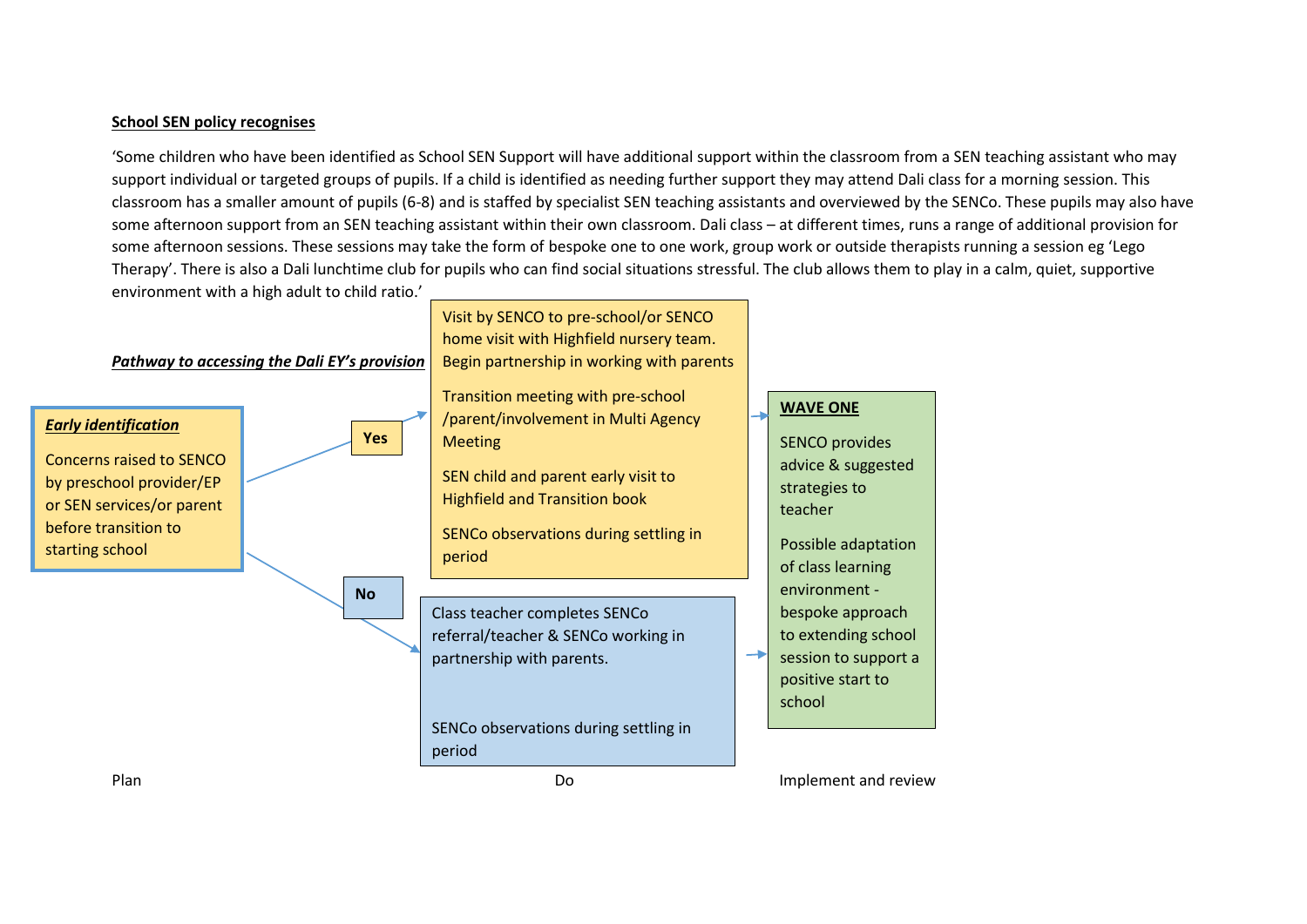### **WAVE TWO**

Does the child show more significant barriers to learning?

- Communication & interaction
- Cognition and learning
- Social, Emotional and mental Health
- Medical/physical /sensory needs

# *Pathway to accessing the Dali provision PARENTAL PARTNERSHIP AND FULL PARENTAL CONSENT*

SALT referral – parent in nursery advised to attend borough drop in clinic

Possible referral to school SALT Elaine Dunn

Possible referral to borough specialist team for stammering/borough SALT referral to access S & L base part time placement.

SENCO consults school EP

If showing a need for full EP involvement referral to be made to EP services

Referral to school Place2be

Referral to CAMHs/parent support services/BSS

Referral to Occupational /Physio Therapy

Specialists referrals, such as the Autism outreach team/hearing/visual impairment team

School nurse team who can provide training for staff in school.

## **Access criteria for EY's Dali nurture group**

- Priority to be given to LAC/post LAC pupils showing social, emotional needs who would benefit from being in a smaller/quieter environment with a key person approach and attachment aware led staff strategies.
- Children with Communication and Language needs who would benefit from being in a smaller group environment – staff in Dali using SALT strategies on Attention & Listening/early Language development
- Children with limited Social Communication skills who would benefit from modelled social skills and 'learning to learn'. Attention Autism strategies modelled by our EP to support early understanding of feelings and emotional regulation.